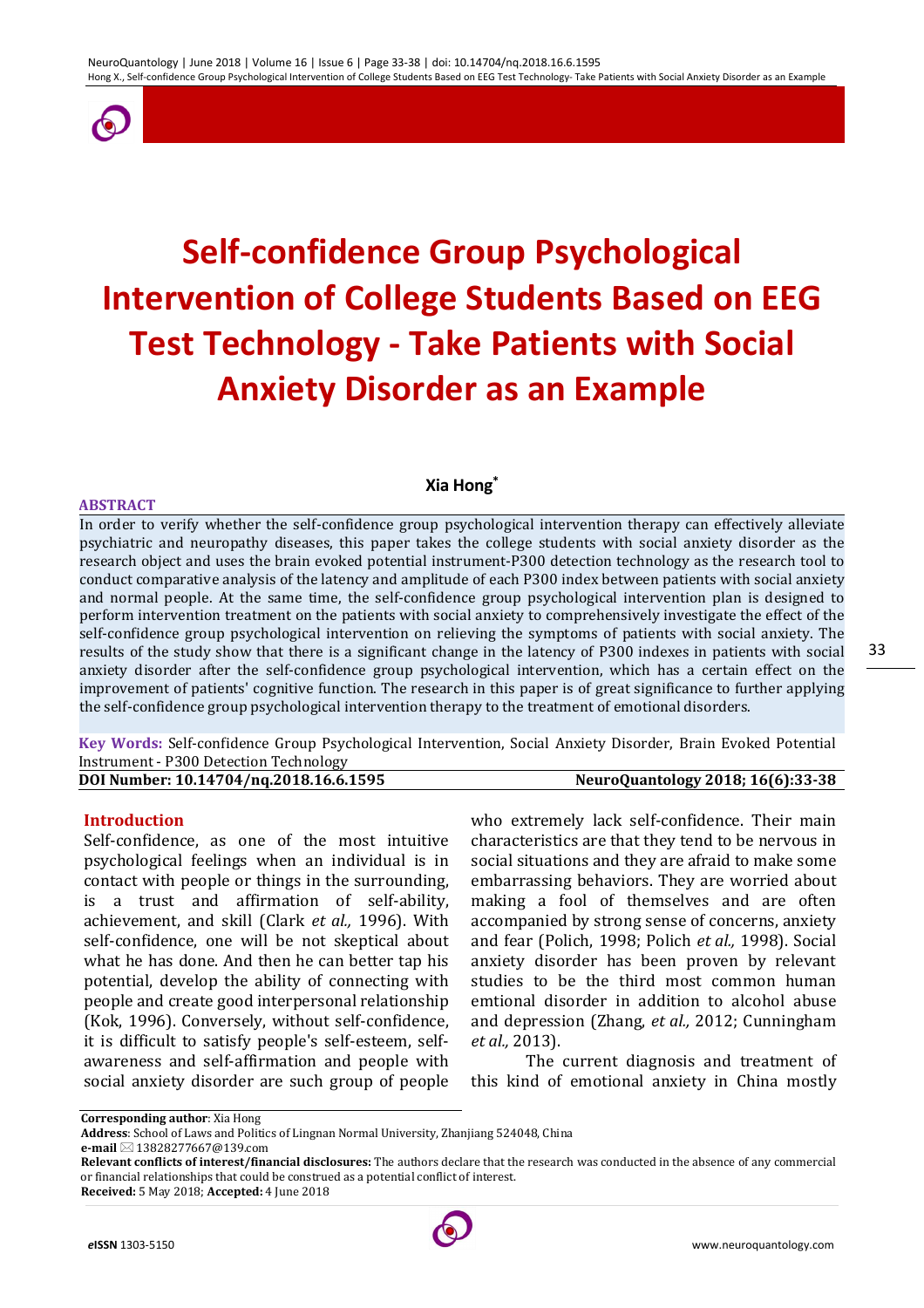rely on experience and drugs but a large number of foreign studies have confirmed that group psychological therapy has obvious effect on the improvement of some neurological disorders and can also prevent the resurgence of diseases (Choi, *et al.,* 2006; Cohen *et al.,* 2014). Group psychological intervention is a kind of treatment technique that focuses on analysis and interpretation (Lee *et al.,* 2014). Compared with the commonly called group psychological counseling, although these two methods often use strategies like role-playing, emotional expression and behavioral drills and other, the difference is that the psychological counseling focuses on daily prophylactic treatment while group psychological intervention places more emphasis on corrective treatment for patients with longer implementation time. Studies have shown that the ERP of patients with social phobia is different from that of normal people, especially extended latency and reduced amplitude (Sachs *et al.,* 2004; Lee *et al.,* 2007).

In recent years, rapid development of EEG testing technology has been widely used in medical clinical tests of neurology and psychiatry due to its characteristics of timeliness and accuracy when recording and evaluating the response of human nervous system to external or environmental stimulus.

Therefore, this paper take patients with social anxiety disorder as the research object and comprehensively investigate the effect of the selfconfidence group psychological intervention on relieving the symptoms of patients with social anxiety using the EEG test technology.

# **Self-confidence group psychological intervention of college students**

#### *Research object*

A total of 100 patients with social anxiety disorder are selected from the Department of Psychiatric Consultation Clinic of an affiliated hospital of medical university from January 2015 to December 2016. The average age of the patients is 18.49±3.15 (Min=17, Max=24). Among them, 90 patients volunteer to participate in the brain evoked potential examination; the normal control group recruit 100 students in a university on an open and voluntary basis, with an average age of 18.42±3.21 years (Min=18, Max=23). The patient test group and normal control group have signed informed consent.

#### *Research tool*

P300 potential detection: In order to test the alleviating effect of self-confidence group psychological intervention on patients with social anxiety disorder, this paper mainly uses a brain evoked potential instrument - P300 detection technology. By applying a specific stimulus to the brain of patients with social disorder, the potential changes in the detected brain area are recorded at the time of stimulus provision and removal to objectively reflect the EEG physiological characteristics of the brain (Wassermann *et al.,* 2001; Hanagasi *et al.,* 2002).

This method is simple and easy to use, and it is non-invasive to the participants, which has been widely used in neurology, psychiatry and other clinical medicine and psychological researches. The experiment is required to be conducted in a quiet room. The experimenters close their eyes and sit quietly in a chair, keeping their head awake and muscle relaxed and staying concentrated (Russo *et al.*, 2000; Liebowitz *et al.*, 2005). The P300 potential detection needs to be performed before the self-confidence group psychological intervention, 3 months after the intervention and six months after the intervention to compare the therapeutic effect of the group psychological intervention.

SPSS.19.0: The statistical analysis is performed on the sample data. Chi-square statistics and tests are used to compare the data between the patient group and the normal group. The t-test and is used to compare the P300 data between the patient group and the normal group and the test standard  $\alpha$ =0.05 (Cruikshank, L, 2010).

# *Scheme and mechanism of self-confidence group psychological intervention of college student's university*

Experimental scheme: The combination of psychological intervention and effect evaluation. Namely, the self-confidence group psychological intervention treatment is firstly conducted for patients with social anxiety disorder and the therapeutic effect is evaluated through EEG test technology after the treatment;

Number of interventions: Group psychological intervention for patient groups is performed twice a week for 3 hours each time, with a total of 10 times in 5 weeks and no intervention is conducted on the normal control group;

34

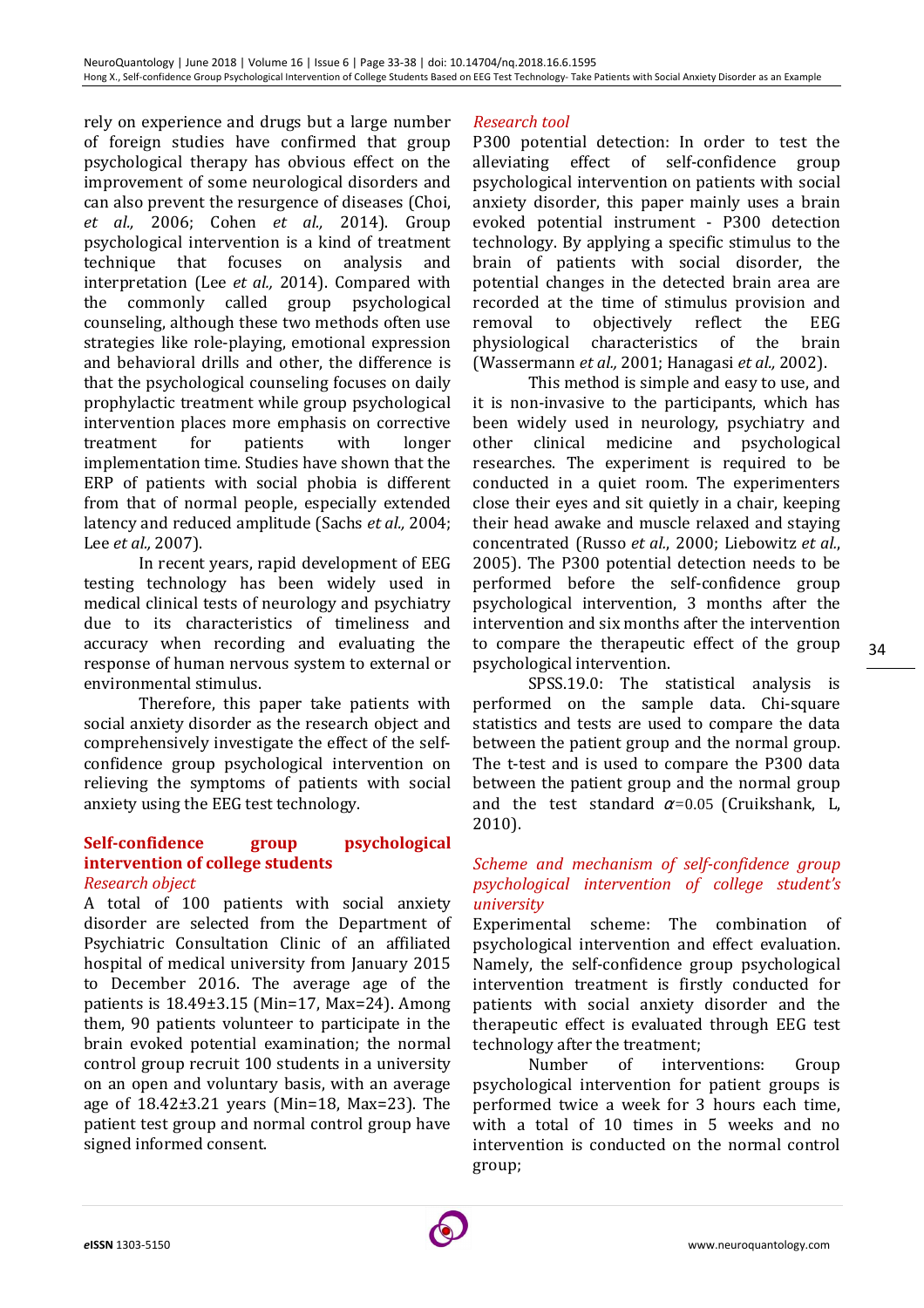| Group<br>intervention                    | Theoretical basis                                                        | Intervention content                                                                                                   | <b>Effects of Intervention</b>                                                                                              |  |
|------------------------------------------|--------------------------------------------------------------------------|------------------------------------------------------------------------------------------------------------------------|-----------------------------------------------------------------------------------------------------------------------------|--|
| 1. Form a team                           | Group therapy, humanism                                                  | Acquaintance activities; Sign contracts;<br>Read the oath; Name groups.                                                | Build a sincere, empathy and safety team,<br>and obtain the group psychological<br>support.                                 |  |
| 2. Spiritual<br>exploration              | Cognitive therapy, behavioral<br>psychoanalysis,<br>therapy,<br>humanism | Analyze the impact of experiences on social<br>anxiety and the impact of current social<br>anxiety problem on oneself. | A profound understanding of the self,<br>clarifying the self and creating a<br>willingness to change.                       |  |
| 3. Self-quest                            | Cognitive therapy, behavioral<br>therapy, humanism                       | Analyze self-consciousness, and oneself<br>and others in the heart; Express the<br>training feeling                    | Analyze self - consciousness, analyze and<br>change irrational ideas and improve self -<br>confidence                       |  |
| 4. Facial<br>expression<br>training      | behavioral therapy,                                                      | Analyze the communication elements;<br>Exercise facial expressions,<br>language,<br>walking, listening and expressing  | Learn to express language and emotions<br>accurately, and learn to listen.                                                  |  |
| 5. Golden key of<br>association          | Cognitive therapy, behavioral<br>therapy                                 | Analyze the pyramid diagram of man-<br>machine relationship; Master the principles<br>of interpersonal communication.  | Establish the reasonable communication<br>concept and the confident intercourse<br>behavior.                                |  |
| 6. Self-<br>confidence<br>training $(1)$ | Cognitive therapy, behavioral<br>therapy, social skills training         | Analyze the act of communicating with<br>confidence; Learn how to deal with social<br>problems; Self-directed training | Cognitive reconstruction; Establish self-<br>confident and effective social coping style;<br>Train self-confident behavior. |  |
| 7. Self-<br>confidence<br>training $(2)$ | Cognitive therapy, behavioral<br>therapy                                 | Put forward the trilogy of association;<br>Practice assertive behavior.                                                | Build social confidence.                                                                                                    |  |
| 8. Self-<br>confidence<br>training(3)    | Cognitive therapy, behavioral<br>therapy                                 | Review the treatment of social anxiety;<br>Group discussion, role-playing, and training<br>confidence behavior.        | Strengthen social confidence and provide<br>social support.                                                                 |  |
| 9. Self-<br>confidence<br>training $(4)$ | Cognitive therapy, behavioral<br>therapy                                 | Review the treatment of anxiety; Group<br>discussion, role-playing,<br>and training<br>confidence behavior.            | Strengthen social confidence and provide<br>social support.                                                                 |  |
| 10. Review and<br>summary                | Group therapy, humanism                                                  | Review and summarize the experience in-<br>group activities.                                                           | Strengthen social confidence and provide<br>social support.                                                                 |  |

| <b>Table 1.</b> Scheme and mechanism of self-confidence group psychological intervention |  |
|------------------------------------------------------------------------------------------|--|
|                                                                                          |  |

Intervention content: The first time is the acquaintance; the second and the third time is cognitive reconstruction; the fourth time is expressional communication training; the fifth to the ninth time is social behavioral training; and the tenth time is summary. At the same time, the implication training and after-school assignment are integrated to help patients gradually correct their self-perception of negative energy, alleviate inferiority complex and further consolidate the therapeutic effect. The specific intervention content is shown in Table 1.

Mechanism: By constructing a real life situation, the patients are guided to learn selfunderstanding, self-analysis, self-expression, selfmanagement, self-summary self-evaluation in the treatment team. They also learn to get along with others and establish good relationship with others, which can help them restore the social function, reshape the self-confidence system, achieve continuous self-growth and self-change so as to effectively relieve the degree of social anxiety. (Costa *et al.,* 2000; Blanco *et al.,* 2014).

The intervention scheme and its mechanism are shown in steps, as is shown in Table 1.

# **Test results and analysis**

# *Analysis of P300 index of the patient group and the normal group before intervention*

Before the intervention, the P300 index of the patient experimental group and the normal control group is detected and this data is taken as the basic data before the group psychological intervention, as is shown in Table 2 and Table 3.

The latency index in Table 2 represents the speed with which the brain recognizes, classifies, and encodes external stimulus. It can be seen that the  $N_1$  and  $P_2$  latency of patients with social anxiety is shorter than those of normal people, which is because  $N_1$  and  $P_2$  are exogenous indexes, indicating that patients with social anxiety are very sensitive to external stimulus and are to generate excessive fear; The  $N_2$ ,  $P_{3a}$  and  $P_{3b}$ latency of patients with social anxiety is longer than those of normal people, which is because *N*2, *P*3a and *P*3b are endogenous indexes, representing the transmission speed between the two hemispheres of the human brain, indicating the problems of impaired cognitive function and reduced information processing speed of patients with social anxiety.

The amplitude index in Table 3 represents the degree of participation of various effective resources at the information processing of the brain. It can be seen that the amplitude of the *P*3a and *P*3b of patients with social anxiety is smaller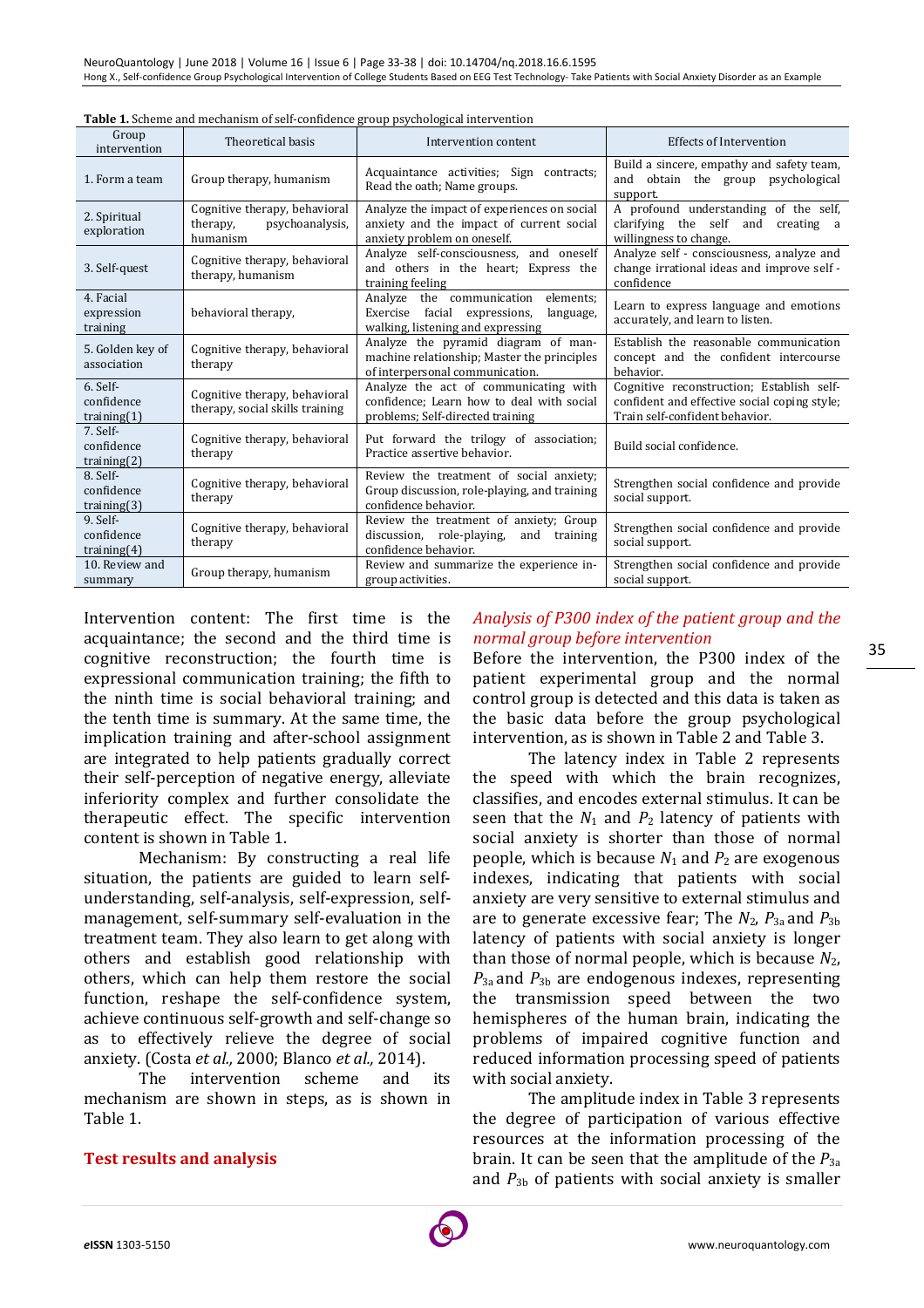than that of the normal people, which is consistent with the existing research. The value indicates that the patients with social disorder are faced with external stimulus, the information processing ability of the brain is worse than that of the normal person; the amplitude of  $N_1$  and  $P_2$ is higher than that of the normal person, reflecting that there is abnormal in patients with social disorder in terms of the degree of alertness to external stimulus and the function of selecting and filtering information.

The values in the above two tables show that the P300 latency and amplitude index of patients with social anxiety are different from those of normal people through the P300 potential detection. Then, the self-confidence group psychological intervention is conducted on this group of patients with social anxiety patients and relevant P300 indexes after the intervention are tested.

**Table 2.** Comparison of latency of P300 before intervention

| Index          | Experimental group | Control group     |          |          |
|----------------|--------------------|-------------------|----------|----------|
| $N_1$          | $55.87 \pm 22.12$  | $57.21 \pm 17.49$ | $-5.581$ | < 0.0001 |
| $N_z$          | 184.12±27.96       | 177.13±49.98      | 2.589    | 0.0138   |
| P <sub>2</sub> | 124.89±23.87       | 118.29±28.59      | $-3.679$ | 0.002    |
| $P_{3a}$       | 329.28±26.89       | 323.85±54.90      | 6.853    | < 0.002  |
| $P_{3h}$       | 391.48±21.83       | 386.36±21.14      | 13.781   | < 0.003  |

**Table 3.** Comparison of amplitude of P300 before intervention

| Index          | Experimental<br>group | Control group   |          | P        |
|----------------|-----------------------|-----------------|----------|----------|
| N1             | $4.47 \pm 1.49$       | $4.69 \pm 2.69$ | $-0.287$ | 0.866    |
| $N_z$          | $4.59 \pm 1.71$       | $3.27 \pm 2.14$ | 2.218    | 0.019    |
| P <sub>2</sub> | $5.54 \pm 1.27$       | $2.01 \pm 1.79$ | 7.581    | < 0.0001 |
| $P_{3a}$       | $5.48 \pm 1.39$       | $9.37 \pm 3.41$ | $-4.749$ | < 0.0001 |
| $P_{3b}$       | $5.17 \pm 1.31$       | $9.14 \pm 2.65$ | $-5.779$ | < 0.0001 |

# *Changes of P300 indexes after intervention*

Latency index: Firstly, the repeated measurement variance for the latency of P300 index is analyzed, as is shown in Table 4.

**Table 4.** Repeated measurement variance results for the latency of P300 Index after intervention

| Index          | Treatment<br>effect |       | Time<br>effect |         | Treatment*<br>Time effect |         |
|----------------|---------------------|-------|----------------|---------|---------------------------|---------|
|                | F                   |       |                | P       | F                         |         |
| $N_{1}$        | 6.817               | 0.017 | 4.412          | 0.019   | 4.799                     | 0.015   |
| $N_2$          | 8.111               | 0.006 | 19.013         | < 0.002 | 7.023                     | 0.002   |
| P <sub>2</sub> | 4.510               | 0.039 | 4.239          | 0.015   | 4.341                     | 0.016   |
| $P_{3a}$       | 5.849               | 0.019 | 6.122          | 0.002   | 4.549                     | 0.012   |
| $P_{3b}$       | 8.121               | 0.006 | 3.692          | 0.031   | 12.759                    | < 0.002 |

It can be seen from the analysis of Table 4 that there are significant differences in the latency indexes of  $N_1$ ,  $N_2$ ,  $P_2$ ,  $P_{3a}$  and  $P_{3b}$  in the test group and the control group in the experiment (*F*=6.817, *P*=0.017; *F*=8.111, *P*=0.006; *F*=4.510, *P*=0.039; *F*=5.849, *P*=0.019; *F*=8.121, *P*=0.006), each P300 latency varies with time (*F*=4.412, *P*=0.019; *F*=19.013, *P*=<0.002; *F*=4.239, *P*=0.015; *F*=6.122, *P*=0.002; *F*=3.692, *P*=0.031); and time is related to the effect and group of each index (*F*=4.799, *P*=0.015; *F*=7.023, *P*=0.002; *F*=4.341, *P*=0.016; *F*=4.549, *P*=0.012; *F*=12.759, *P*=<0.002).

The P300 indexes at different times are further compared (3 months, 6 months after intervention), as is shown in Table 5 and Figure 1 to Figure 5.



**Figure 1.**  $N<sub>1</sub>$  Comparison between the test group and the control group



**Figure 2.** *N2* Comparison between the test group and the control group



**Figure 3.** *P2* Comparison between the test group and the control group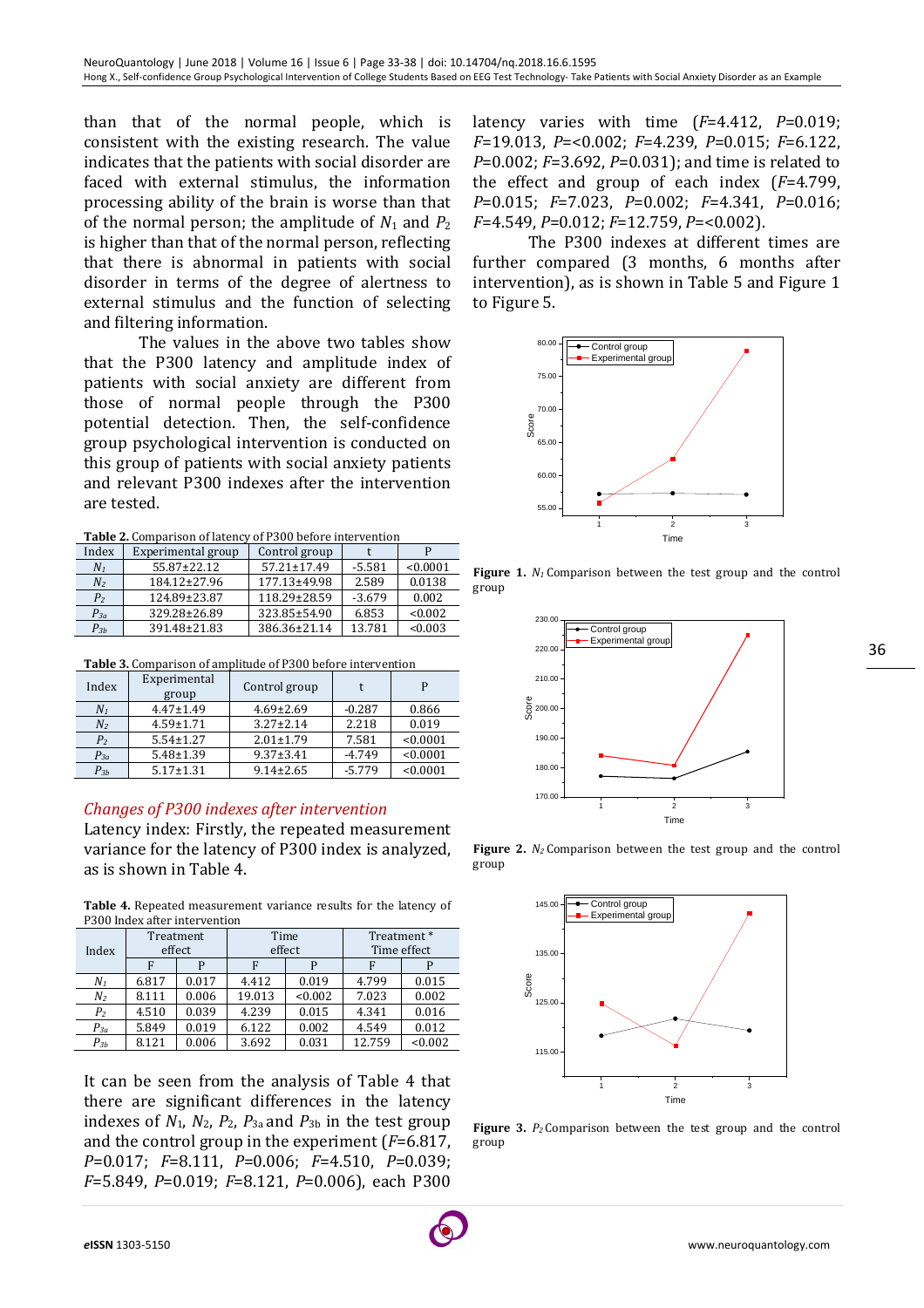

**Figure 4.** *P3a* Comparison between the test group and the control group



**Figure 5.** *P3b* Comparison between the test group and the control group

It can be seen from Table 5 and Figure 1 to Figure 5 that there are significant difference in P300 latency data of the test group before and after the self-confidence group psychological intervention and that the numerical difference 3 months after the intervention is more representative. On the contrary, there is no difference in the data of the control group before and after the intervention, which initially proves the effectiveness of the self-confidence group psychological intervention on patients with social anxiety.

**Table 5.** Detection value of the latency of P300 indexes after intervention

| Index            |                    | 3 months after | 6months after |  |
|------------------|--------------------|----------------|---------------|--|
|                  | Groups             | intervention   | intervention  |  |
| N <sub>1</sub>   | Experimental group | 62.57±18.79    | 78.95±17.32   |  |
|                  | Control group      | 57.21±16.89    | 57.14±19.24   |  |
| N <sub>2</sub>   | Experimental group | 180.76±33.79   | 224.97±20.69  |  |
|                  | Control group      | 176.37±27.64   | 185.43±28.77  |  |
| P <sub>2</sub>   | Experimental group | 116.27±24.29   | 143.27±17.99  |  |
|                  | Control group      | 121.78±24.23   | 119.37±11.97  |  |
| P <sub>3</sub> a | Experimental group | 321.07±14.86   | 303.28±15.02  |  |
|                  | Control group      | 332.71±15.88   | 326.71±15.02  |  |
| P <sub>3</sub> b | Experimental group | 376.66±10.21   | 361.32±14.78  |  |
|                  | Control group      | 381.66±23.12   | 394.37±20.12  |  |

Amplitude Index: Then, the repeated measurement of the amplitude of P300 indexes after intervention is analyzed, as is shown in Table 6. It can be seen from the analysis of the table that there is no significant difference between the  $N_1$ ,  $N_2$ ,  $P_2$ ,  $P_{3a}$  and  $P_{3b}$  amplitude index of the test group and the control group in the test (*F*= 0.054, *P*= 0.798; *F*= 2.239, *P*= 0.148; *F*= 0.005, *P*= 0.927; *F*= 0.386, *P*= 0.705; *F*= 1.512, *P*= 0.213) and that there is no change with time (*F*= 0.273, *P*=0.698; *F*= 0.719, *P*=0.455; *F*= 0.927, *P*=0.359; *F*= 0.245, *P*=0.712; *F*=0.647, *P*=0.327).

**Table 6.** Measurement variance results of the amplitude of P300 indicators after intervention

| Index          | Treatment effect |       | Time effect    |       | Treatment * Time<br>effect |       |
|----------------|------------------|-------|----------------|-------|----------------------------|-------|
|                |                  |       | $\overline{F}$ |       | F                          |       |
| N <sub>1</sub> | 0.054            | 0.798 | 0.273          | 0.698 | 0.258                      | 0.674 |
| N <sub>2</sub> | 2.239            | 0.148 | 0.719          | 0.455 | 1.5788                     | 0.220 |
| P <sub>2</sub> | 0.005            | 0.927 | 0.927          | 0.359 | 1.572                      | 0.223 |
| $P_{3a}$       | 0.386            | 0.705 | 0.245          | 0.712 | 0.249                      | 0.773 |
| $P_{3b}$       | 1.512            | 0.213 | 0.647          | 0.327 | 0.379                      | 0.112 |

#### *Analysis of results*

It can be obtained from the above data comparison analysis that there is a significant change in the latency of P300 indexes of patients with social anxiety by applying the self-confidence group psychological intervention method, which has a certain effect on the improvement of the cognitive function of patients with social anxiety. At the same time, the comparison of data 6 months and 3 months after intervention shows that the improvement of self-cognitive function and self-confidence in patients with social anxiety is a gradual process.

#### **Conclusions**

This paper conducts the study of the selfconfidence group psychological intervention on college students with social anxiety disorder, and the conclusions are as follows:

(1) Compared with normal people, there is an abnormality in event-related potential P300 in patients with social anxiety disorder and their function of self-recognition, self-affirmation and self-evaluation are weak;

(2) The self-confidence group psychological intervention therapy can help improve the self-confidence of patients with social anxiety, alleviate their anxiety symptoms, improve their distress and avoidance emotions in in the process of dealing with people and have significant effect on satisfying their self-esteem.